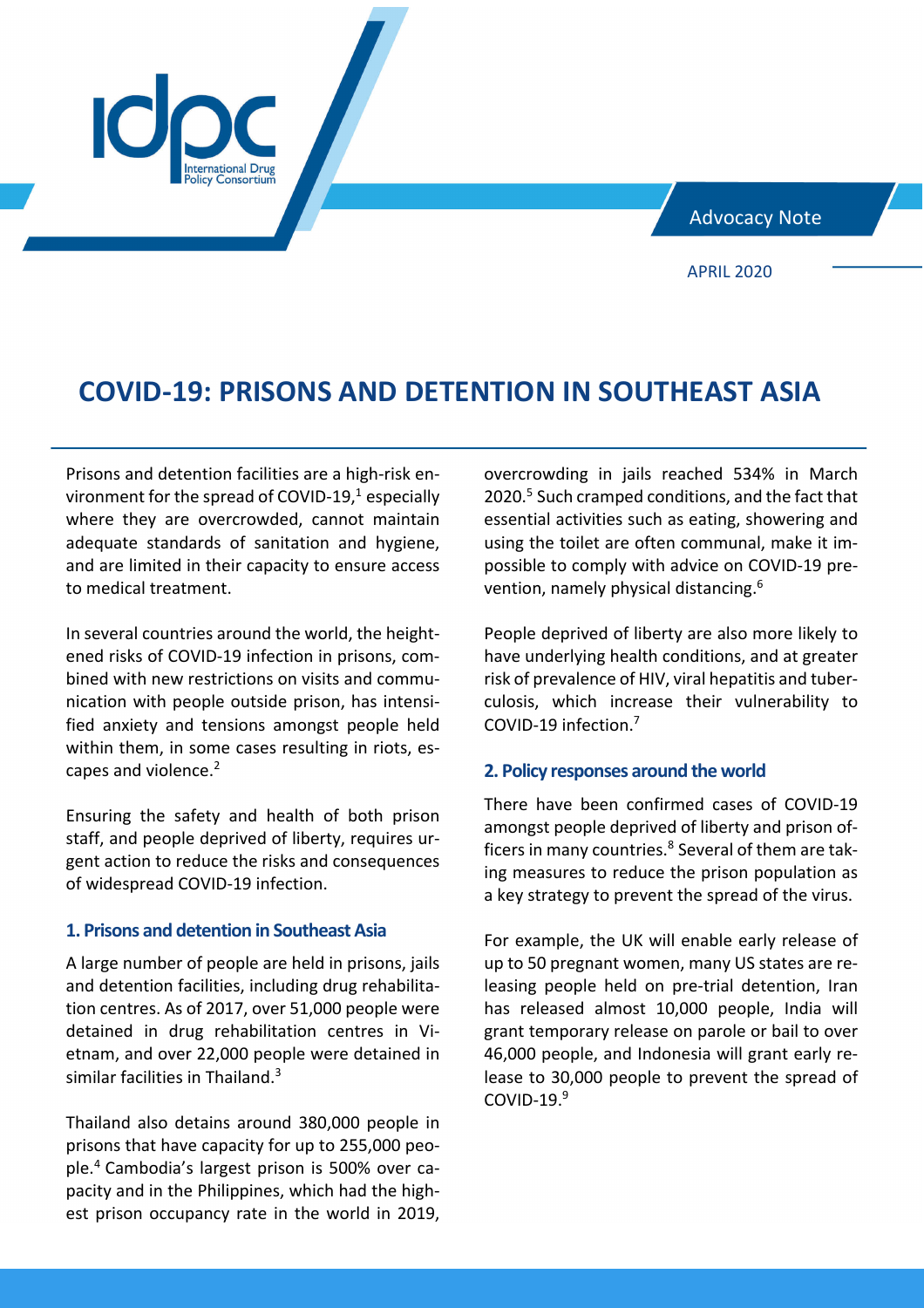# **3. Recommendations**

**A: Suspend or reduce all arrests and admissions into prisons and other detention facilities (including drug rehabilitation centres) for nonviolent offences,** including for drug use and possession, and violation of curfew and 'lockdown' orders relating to COVID-19 response measures.**<sup>10</sup>**

**B: Grant early release from prisons and other detention facilities including drug rehabilitation centres** for those who are vulnerable and/or pose a low-level threat to public safety: the elderly, pregnant women, children, people with health conditions, people awaiting trial and not convicted, and those charged with minor offences such as non-violent offences including drug use or possession.<sup>11</sup>

**C: Provide post-release and continuum of care** upon release of people in prison back into the

community, including assistance with securing food, housing, employment and healthcare as needed.12 Coordination with community and non-government organisations may be beneficial for provision of post-release care.

**D:** To ensure the health and safety of those who remain in prison:

- **i. improve standards of sanitation and hygiene to prevent the spread of COVID-19 in prisons,** including by providing soap and water for free to enable frequent hand-washing, and environmental sanitation and disinfection
- **ii. ensure availability and supply of personal protective equipment,** especially for healthcare staff.13
- **iii. ensure availability of testing for COVID-19, appropriate isolation facilities for quarantine (without unnecessarily prolonged isolation), and access to medical treatment for people in prison as needed**
- **iv. enable people deprived of liberty to maintain communication with those outside prison,** e.g. allowing phone or online calls for free.<sup>14</sup> This can help to ease anxiety and tensions inside prisons and detention settings.
- **v. abolish the use of corporal punishment**, such as whipping or caning in Brunei, Indonesia, Malaysia and Singapore, which violate both public health and human rights standards.15

# **Key guidance relevant to COVID-19, prisons and detention**

- World Health Organisation (WHO): *Preparedness, prevention and control of COVID-19 in prisons and other places of detention*
- United Nations Office on Drugs and Crime: *Position Paper COVID-19 preparedness and responses in prisons*
- UN Inter-Agency Standing Committee: *Interim Guidance – COVID-19: Focus on Persons Deprived of Their Liberty*, WHO and Office of the High Commissioner for Human Rights (OHCHR)
- OHCHR Subcommittee on Prevention of Torture and Other Cruel, Inhuman or Degrading Treatment or Punishment, *Advice of the Subcommittee on Prevention of Torture to States Parties and National Preventive Mechanisms relating to the Coronavirus Pandemic (adopted on 25th March 2020*)
- Penal Reform International, *Coronavirus: Healthcare and human rights of people in prison*